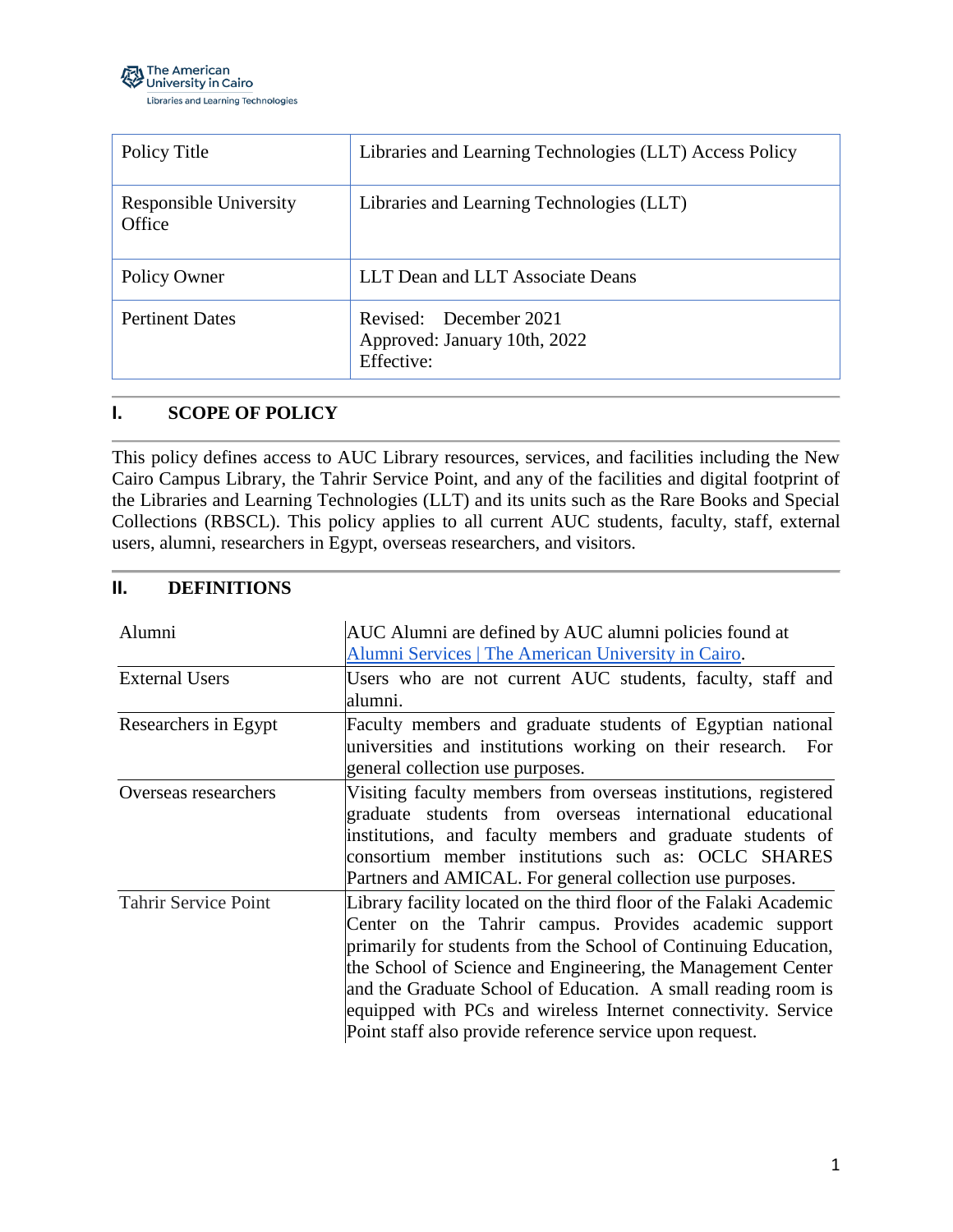

Services (One Stop Services) Resources provided by the library are available to meet information needs of users and they are all located on the plaza level. These include print collections circulation services, virtual and in person research support services, document delivery, adaptive technology support, circulation of devices and equipment, etc.

# **III. POLICY STATEMENT**

AUC's Libraries strive to provide access to Library resources, services, and facilities to support teaching, learning and research at the American University in Cairo, as well as to promote public engagement and global scholarship based on its holdings. This access policy seeks to balance those goals with a commitment to achieving optimal use of university resources, preserving AUC Library collections for future generations, and ensuring the security and legal protection of the Library and the university.

Certain University access policies and procedures take precedence over the Library's access policy (for more details, consult the University policies [page\)](https://www.aucegypt.edu/about/university-policies). Access to campus is governed by the regulations implemented by AUC Security which can change from time to time. Certain archival and other primary source items may be restricted due to condition, privacy or confidentiality considerations, in accordance with the gift agreement with collection donors, or for university records the date of the material.

## **IV. RESPONSIBILITIES**

Approved by: Libraries and Learning Technologies Dean and School Council Managed by: Libraries and Learning Technologies Faculty and Staff Policy applies to: All Library Users and Visitors

# **V. POLICY STANDARDS AND PROCEDURES**

## **A. Current AUC Students, Faculty and Staff**

All current AUC students, faculty, and staff with an activated AUC ID card are welcome to use the resources and facilities of the AUC libraries.

Certain procedures, such as [seat reservations,](https://librooms.aucegypt.edu/reserve/LCseating) may be required according to exceptional circumstances. Please consult the library's [website](https://library.aucegypt.edu/) for details and updates.

For use of special collections material, users should coordinate their visit with the relevant curator or staff member, preferably through the manager of RBSCL Research Services [\(rbscl-](mailto:rbscl-ref@aucegypt.edu)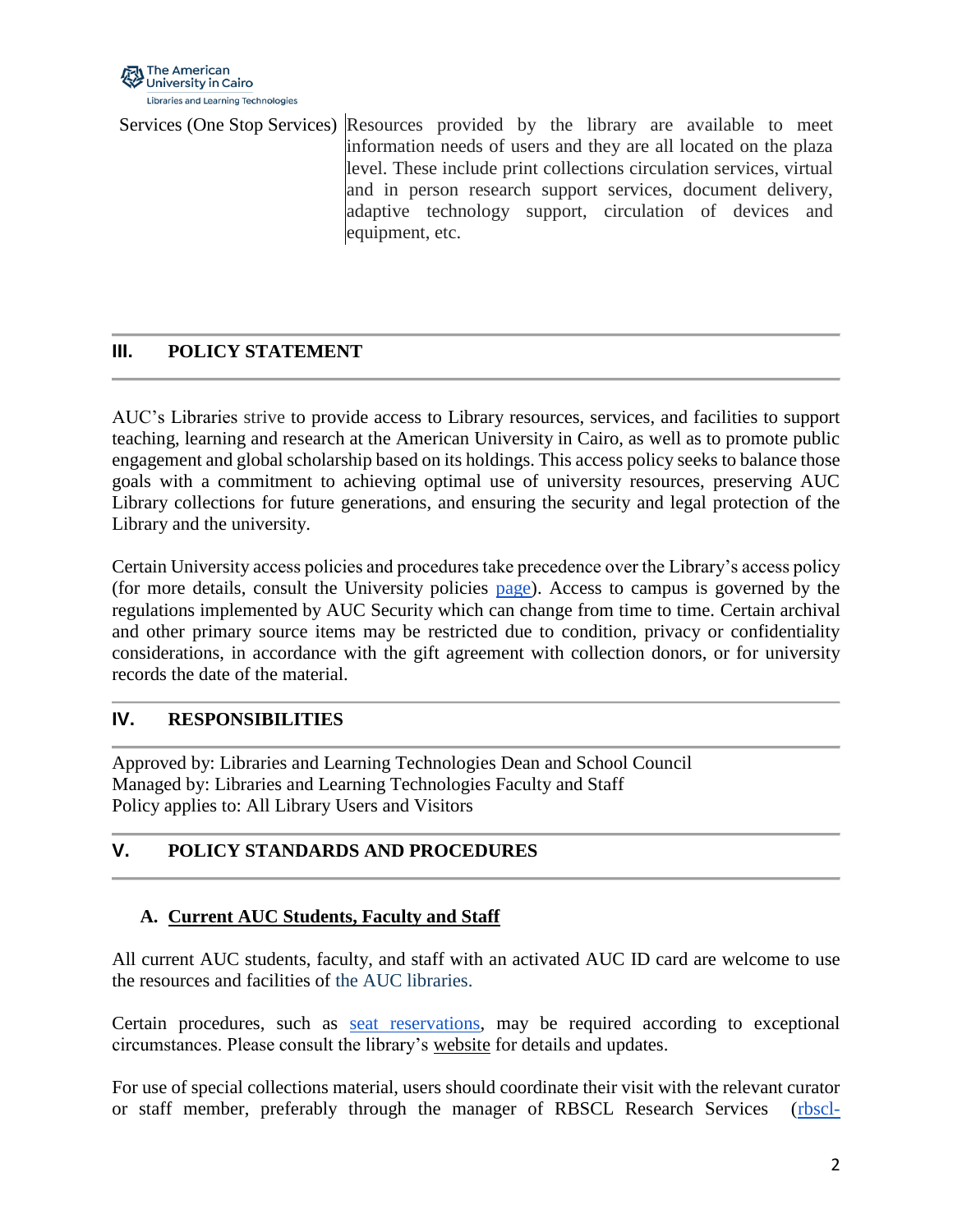

[ref@aucegypt.edu\)](mailto:rbscl-ref@aucegypt.edu). Arrangements for a specialized consultation, orientation, demonstration, or class visit should be made one working day in advance.

## **B. Alumni**

All AUC alumni are eligible to apply for membership to use the resources and facilities of the AUC Libraries. For more details, refer to the alumni membership [page.](https://library.aucegypt.edu/access-and-membership/alumni) **Access to campus is governed by the regulations implemented by AUC Security which can change from time to time.** 

Benefits of New Cairo Campus Library Membership for Alumni:

- Borrowing privileges following the [Library Circulation Policy](https://www.aucegypt.edu/about/university-policies#libraryreservespolicy)
- On-site access to the Library [facilities and collections](https://library.aucegypt.edu/home) through [seating reservation](https://librooms.aucegypt.edu/reserve/LCseating) using AUC email account
- Reference support through [subject librarians](https://library.aucegypt.edu/research/contact-subject-librarians)
- Research assistance through [24/7 Chat](https://auclibrary.libanswers.com/widget_chat.php?hash=f427d9089afc08f63dc4e68f69353761)
- Usage of [document delivery](https://library.aucegypt.edu/services/article-chapter-delivery)
- Usage of [printing](https://auclibrary.libanswers.com/covid19/faq/324542) services

IMPORTANT NOTE: Off-campus access to AUC Library electronic databases is not available for alumni due to licensing restrictions. Onsite use of licensed electronic resources is possible.

The RBSCL is open to walk-in alumni visitors, but for use of special collections material users should coordinate their visit at least one working day in advance, with the relevant curator or staff member, preferably through the manager of RBSCL Research [Services](mailto:rbscl-ref@aucegypt.edu) [\(rbscl-ref@aucegypt.edu\)](mailto:rbscl-ref@aucegypt.edu). Alumni users of the RBSCL do not have access to New Cairo Campus library general collections resources (print volumes, eBooks, online full-text scholarly journals) without obtaining a membership.

## **C. External Users**

Researchers in Egypt and overseas researchers are welcome to make use of the New Cairo Campus Library general collections through applying for library membership. Access to campus is governed by the regulations implemented by AUC Security which can change from time to time.

## **1. Researchers in Egypt:**

- Library memberships can be provided only to members of governmental and Public universities, as defined by the [Supreme Council of Universities in Egypt.](https://scu.eg/pages/public_universities)
- Applicants eligible for membership must be registered students for a master's or doctorate, who have completed their coursework, or faculty members with doctorates, currently employed at any of the institutions listed in the above link.
- The Saturday membership gives on-site access privileges, but it does not include borrowing or remote access to electronic resources.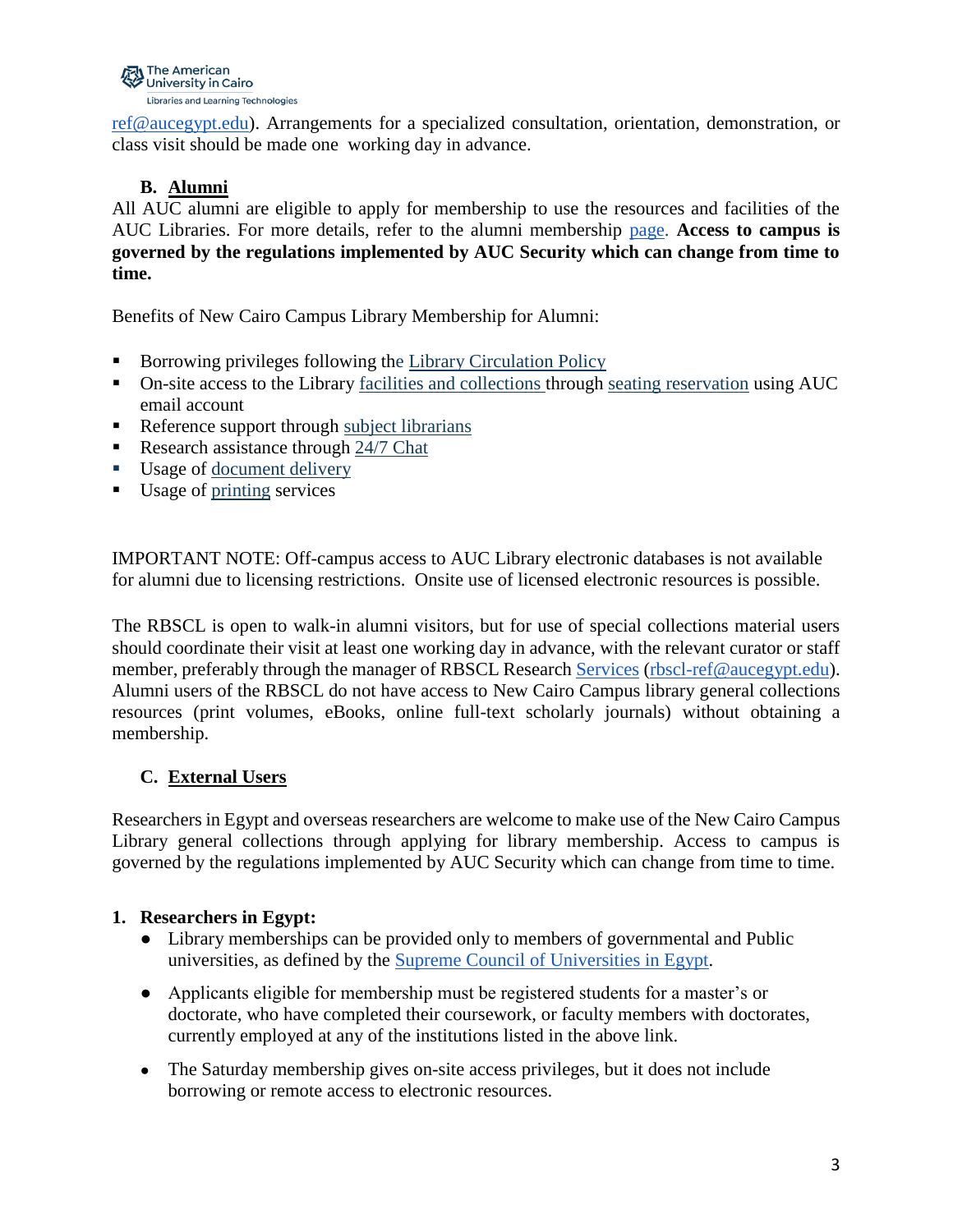

• For more details about the required documents, membership duration and process, please click [here.](https://library.aucegypt.edu/access-and-membership/researchers-in-egypt)

#### **2. Overseas researchers:**

- Applicants eligible for membership are visiting faculty members from overseas institutions, registered graduate students from overseas educational institutions, faculty members and graduate students of consortium member institutions such as [OCLC](http://www.oclc.org/content/dam/research/activities/shares/partners/symbols.pdf) SHARES partners and [AMICAL.](http://www.amicalnet.org/about/members)
- For more details about the required documents, membership duration and process, please click [here.](https://library.aucegypt.edu/access-and-membership/overseas-researchers)

Benefits of New Cairo Campus Library Membership for Researchers in Egypt and Overseas Researchers:

- Reference support through [subject librarians](https://library.aucegypt.edu/research/contact-subject-librarians)
- Research assistance through [24/7 Chat](https://auclibrary.libanswers.com/widget_chat.php?hash=f427d9089afc08f63dc4e68f69353761)
- Usage of [document delivery](https://library.aucegypt.edu/services/article-chapter-delivery) and [printing](https://auclibrary.libanswers.com/covid19/faq/324542) services on fee-basis
- IMPORTANT NOTE: **Off-campus access to AUC Library electronic databases is not available due to licensing restrictions. Onsite use of licensed electronic resources is possible.**

The RBSCL is open to external users, who must coordinate their visit at least one working day in advance with the relevant curator or staff member responsible for the special collections they wish to consult, preferably through the manager of RBSCL Research Services [\(rbscl](mailto:rbscl-ref@aucegypt.edu)[ref@aucegypt.edu\)](mailto:rbscl-ref@aucegypt.edu). Remote research assistance, via email and other channels, is also available.

External users must bring an appropriate identification card, passport or Egyptian national identification card in order to gain access to the RBSCL. Library staff will need to clear the external visitor's arrival with campus and library security.

RBSCL external users are permitted to use only RBSCL collections and are not permitted to visit other sections of the New Cairo Campus Library or use its general collections (print volumes, eBooks, online full-text scholarly journals) unless they have a Library membership. For the library membership, see above section or click [here.](https://library.aucegypt.edu/access-and-membership/researchers-in-egypt)

During periods when the university restricts external visitors from entering campus, external users can be served through remote assistance as per the library's [copyright policy.](https://documents.aucegypt.edu/Docs/Policies/LLT%20Policy%20on%20Copyright%20Compliance.pdf) Notice of any such requirement will be made on the Library website and other online platforms.

**Access to campus is governed by the regulations implemented by AUC Security which can change from time to time.** 

**Faculty and Staff Guest Courtesy Visits**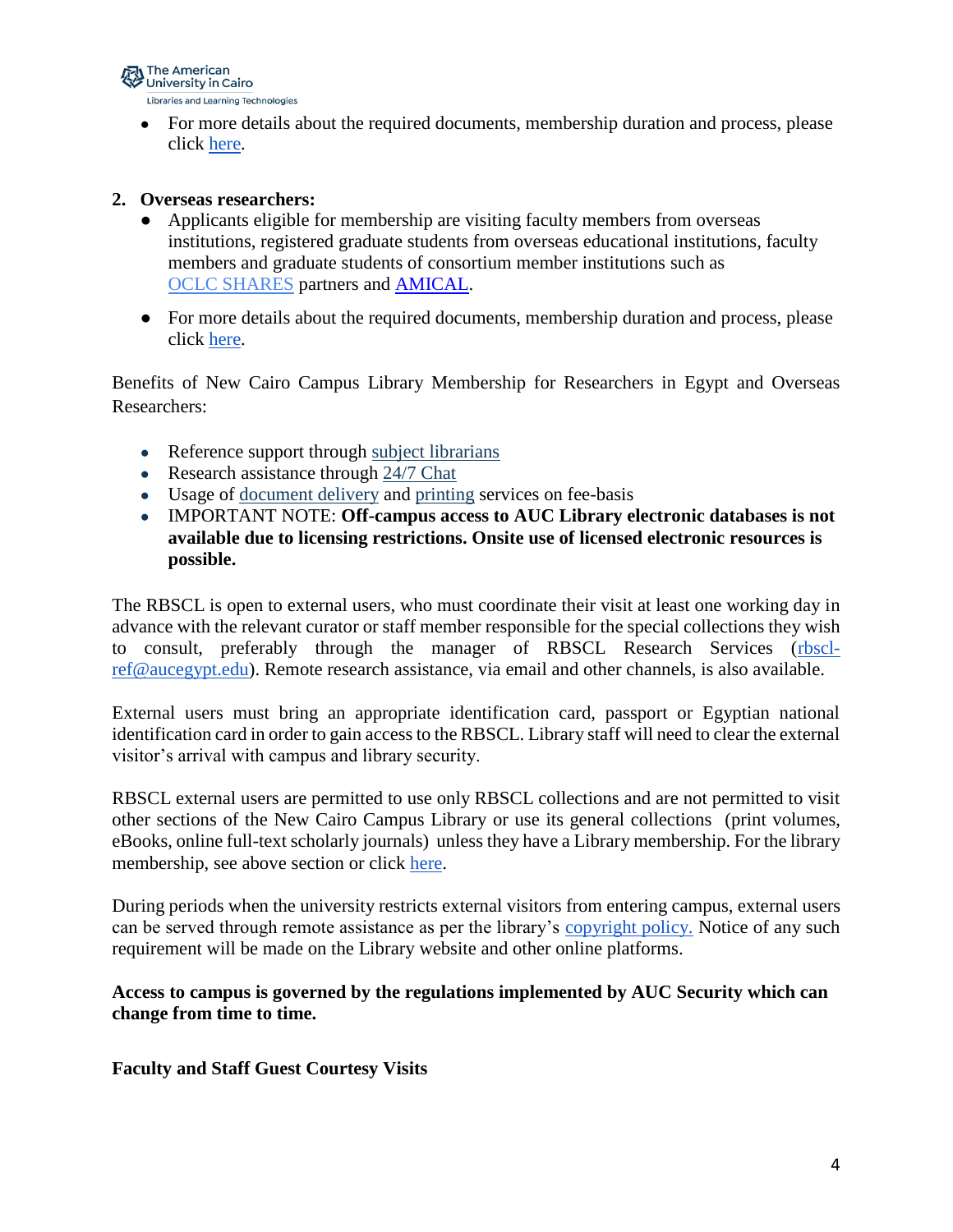

Faculty and staff members are allowed to invite their on-campus guests for a one-day visit to the AUC Libraries. Upon entering the library, each guest must register with library staff at the Services Desk.

For scheduled visits, an advance notice should be sent to the library via email at [externalsrv@aucegypt.edu](mailto:externalsrv@aucegypt.edu) or to [rbscl-ref@aucegypt.edu](mailto:rbscl-ref@aucegypt.edu) for RBSCL visits.

The library is not responsible for providing campus access to faculty and staff guests' visits.

## D. **Tours and Exhibition Visits for Groups and Individuals**

## **Tours**

For scheduled tours, an advance notice, including the date and purpose of the visit, should be sent to the library via email at [externalsrv@aucegypt.edu](mailto:externalsrv@aucegypt.edu) and [rbscl-ref@aucegypt.edu](mailto:rbscl-ref@aucegypt.edu) for RBSCL visits.

Tours should be arranged with library staff at least one day in advance.

For unexpected tours, the guest and the responsible host/department should report to the security guard at the library's main entrance, who will call a library staff member or the RBSCL Research manager, to obtain approval for entry and to arrange the tour.

Some high schools (grades 11 and 12) are eligible for pre-arranged library orientations. School visits, which include a library tour and an orientation, should be officially requested from the AUC [Enrollment Office](mailto:enrolauc@aucegypt.edu) and to copy the New Cairo Campus Library's [External Users email.](mailto:externalsrv@aucegypt.edu)

## **New Cairo Campus Libraries Events and Exhibitions**

Library events and exhibitions are open to members of the AUC community. In case of specific events, a limited number of visitors and guests will be allowed to access the library. External guests and visitors may be allowed to access the library by invitation only, in coordination with the AUC Security Office and in conformity with the campus guidelines.

For entry to the campus and the New Cairo Campus Library building, members of the public must first receive permission to access campus at least one working day in advance; the manager of [RBSCL Research Services](mailto:rbscl-ref@aucegypt.edu) [\(rbscl-ref@aucegypt.edu\)](mailto:rbscl-ref@aucegypt.edu) can facilitate arrangements.

## **Media Access, Photography and Videography**

Approval from the Office of the Dean of Libraries and Learning Technologies is required for coverage of [Library events,](https://documents.aucegypt.edu/Docs/Policies/LLT%20Exhibit%20Spaces%20Policy.pdf) interviewing Library staff, or photographing or filming the library or its holdings. This applies to:

- AUC student journalists (such as *Caravan* or Adham Center AUC TV reporters)
- AUC students doing class projects and assignments